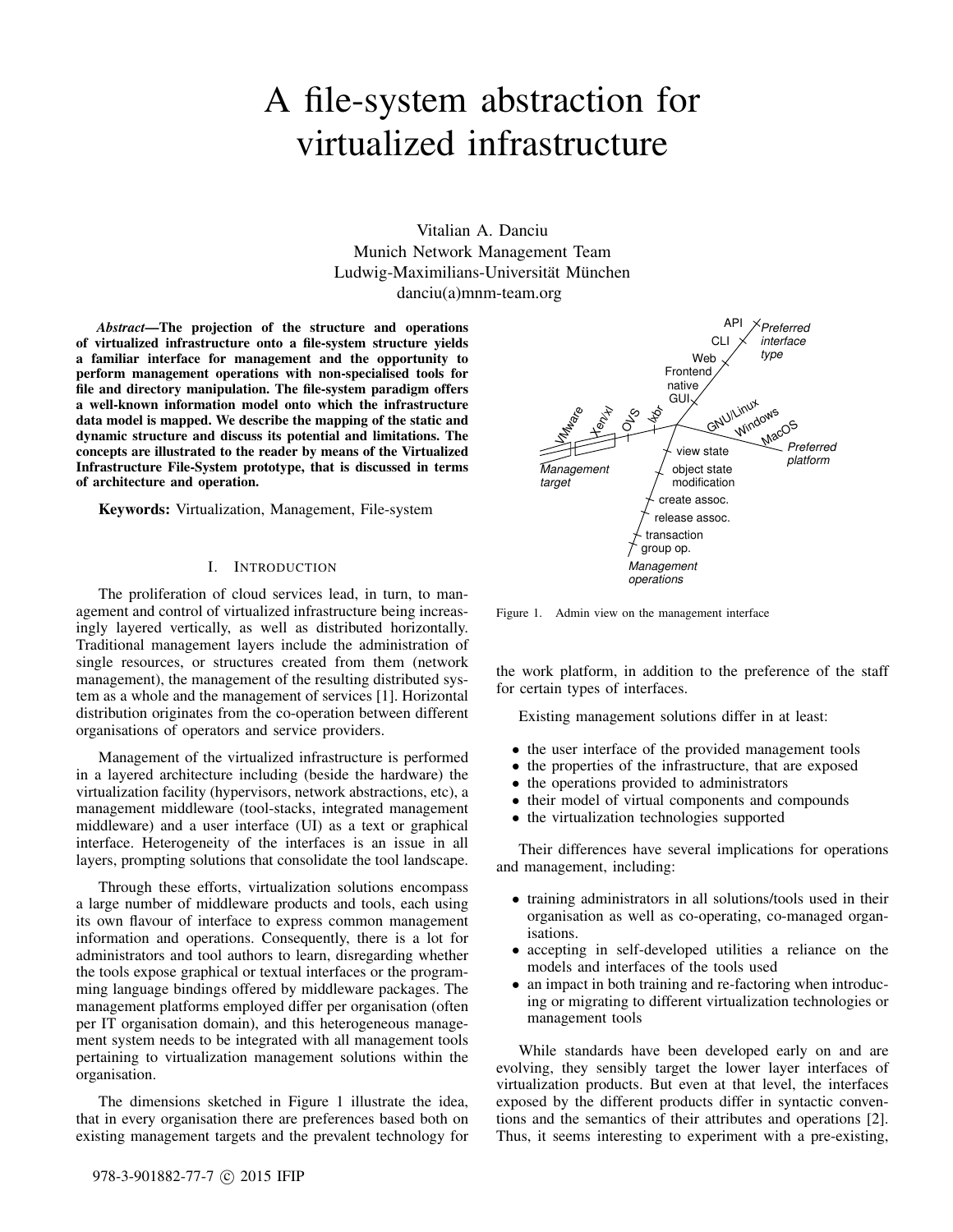

Figure 2. Management stack before and after introduction of FS abstraction

widely accepted interface as a "point of condensation" for normalisation efforts.

# *A. Approach*

This paper explores the projection of virtual infrastructure and the management operations performed on it onto one of the most familiar metaphors — that of a file-system (FS). By viewing and manipulating objects in the FS, a manager (and even a user) is able to monitor and manage the virtualized infrastructure itself by using his favourite tools for file manipulation, as illustrated in Figure 2.

The obvious benefit of the approach is the immediate capability to view the state of and perform management operations on the virtualized infrastructure without the need of specialised tools: the user is allowed to employ their favourite tools (graphical file-managers, shell commands, . . . ), that they use to manipulate files and directories. In the same manner, the FS offers an equally well-known and entrenched programming interface for which practically any programmer has received training.

Associated concepts such as access control and ownership can be specified in a well-known manner, documentation can be integrated into the tree describing the infrastructure and a view on collaborating organisations can be integrated, as well. Another important benefit is the choice of arbitrary platform (all OSs have FSs) and topological location (an FS may be remote) of the FS user in relation to the management station.

#### *B. Synopsis*

Section II summarises related work and similar approaches in other domains. The following Section III develops the basic model underlying the projection of the virtualized infrastructure onto the structure and operation primitives of a FS. Section IV details the mapping of infrastructure elements to FS objects, while Section V shows the mapping of operations on the infrastructure onto operations performed on the FS. Section VI sketches the architecture of a prototype FS as a proof-of-concept. We proceed with a discussion in Section VII before concluding in Section VIII.

## II. RELATED WORK

The representation of infrastructure by means of an FS might be viewed as a metaphor of a second order, the FS itself being a metaphor for an office archive. Thus, we create *"an abstract conceptual space from embodied experiences, i.e. interactions with the real world"*[3] as described by Guhe, Smaill and Pease.

Kuhn and Frank have proposed a formalism for (user interface) metaphors, that describes their essence in terms of the *objects, operators and axioms* involved, thus enabling comparison between the original (source) domain objects and the target objects [4]. In our case, such a comparison would be between the management view of infrastructure and its view in the FS paradigm. While we forego the formal notation due to the significant space it requires, the principle of projection is similar: we project managed objects, operations and axioms, i.e. the invariants and conventions pertaining to a certain class of objects.

The idea of applying the FS metaphor to virtualized infrastructure seems new, though it has been leveraged in other relevant areas. On some operating systems, *proc* [5] and *sysfs* [6] are host-local pseudo-FSs, that provide some management data and some opportunity to set system parameters.

The XSEDE project proposes to employ the familiar concept of an FS to manage distributed data but also computational resources in high-performance computing settings [7].

The containment model of the infrastructure developed in Section III is projected onto the Portable Operating System Interface (POSIX) [8], that is a standard developed jointly by the IEEE and The Open Group. It specifies, as its name implies, a common interface for operating systems. A sub-set of it defines a model of FS and a number of basic operations on FS objects and offers, due to its age and widespread support a suitable projection surface.

#### III. LOCATION AND CONTAINMENT MODEL

As noted in the introduction, a proper representation of virtualized infrastructure must be able to represent physical infrastructure as well as the virtual components provided by it. Further, it must be able to represent different organisations, that may be in co-operation.

A suitable representation is that of a containment tree, that represents the location of any organisational or infrastructure entity within a containing one. The root of the tree denotes the "infrastructure as a whole", its children are provider organisations (management domains). Both administrative and technical containment needs to be modeled. From the point of view of a provider organisation, relevant infrastructure is within the own management domain and within associated domains.

### *A. Hierarchy*

We differentiate between physical locations, logical infrastructure partitions, physical components and structures, virtual components and structure, and services. Vertical scoping may be employed to define the zone of authority of administrative roles. Figure 3 illustrates these concepts.

*Physical locations* include data centres, points-of-presence or other deployment sites tied to an organisation. They may be structured into logical infrastructure partitions arbitrarily by the organisation they pertain to. Such partitions may be created in order to structure the organisation itself into organisational units responsible for a certain part of the infrastructure or they may be employed to differentiate between different infrastructure partitions according to some other, again arbitrary,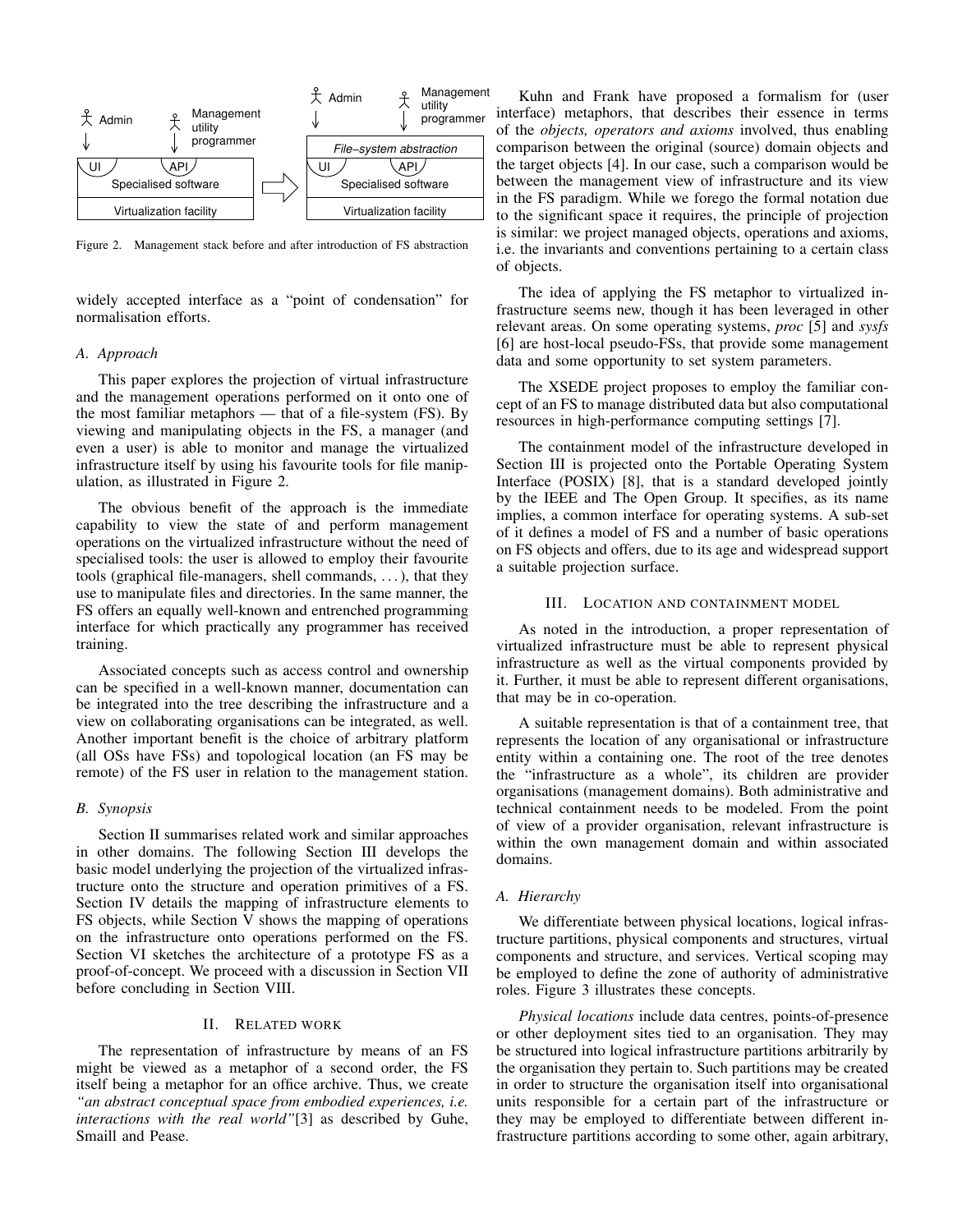

Figure 3. Containment hierarchy

criterion of the organisation (e.g., by service, by customer, by technology).

The next fixed layer is that of *physical components*, including computing elements, network elements, storage elements. It is conceivable to model physical components as a containment hierarchy themselves, e.g. to describe an I/O component as being contained within a computer, however, for the purpose of this paper we will not explore that avenue further.

Physical components may support *virtual components and structures*. As with physical components, a containment hierarchy is possible within this layer. It is worth to note, that the provisioning of virtual components nested in virtual components (e.g., by the execution of a hypervisor within a virtual machine) is a much more compelling argument to develop the containment model within this layer.

Service instances provided by *single* virtual components are said to be contained in the virtual component.

Compound entities include clusters of computing elements and storage elements, both physical and virtual.

#### *B. Horizontal aggregation*

Containment may represent single entities, but not horizontal structures. Horizontal aggregation, i.e., *grouping by purpose* is employed for networks or clusters spanning several tree branches. The purpose may be the delivery of a service or the creation of a structure. The aggregation of switch ports to a virtual LAN (VLAN) shown on the right side in Figure 3 illustrates a horizontal aggregation. Its purpose is the creation of the VLAN, a virtual structure.

# *C. Goals and principles*

Having concluded the generic containment model, we proceed by projecting it onto the features offered by common FSs, after discussing the goals and principles of the projection.

Replacing a specialised interface with a metaphor—and one intended for another use, no less—requires careful balancing between retaining the intuitive use of the resulting system and replicating the function of the specialised interface. We require at least the following properties:

1) The resulting FS should be capable to represent:

- a) objects within the infrastructure
- b) binary associations between objects
- c) native attributes of technical objects
- d) translated (harmonised) attributes and meta-attributes of managed objects
- 2) The resulting FS should conform sufficiently in order to be usable with existing, common file-management tools, graphical or otherwise.
- 3) A minimal set of additional conventions to the FS metaphor should be introduced.

To ensure the independence of the approach from specific implementation, we rely on POSIX [8] as an accepted and well-implemented standard for operating systems. Thus, the approach is viable for implementation on any platform, that complies to POSIX. In the following sections, we will first project the model structure onto FS objects (Section IV; then we will proceed by tying semantics to operations on those FS objects, that represent elements of the virtualized infrastructure.

## IV. PROJECTION OF STRUCTURE

File-systems contain three types of objects, that are of interest: directories, regular files, and symbolic links. We will represent all aspects of the virtualized infrastructure by using these object types.

The general idea is simple: Managed objects are represented by directories. Their attributes are represented by (hidden) files within those directories. Relationships between MOs are represented by symbolic links, e.g., the connection of the virtual network interface of a VM to a port of a virtual switch. Entities are arranged within the location/containment tree.

#### *A. Entity addresses*

Without loss of generality, we will in the following assume a UNIX-like syntax with a slash delimiting path elements. In addition, we follow the convention that file names beginning with a period denote hidden files.

In consequence, every entity within the infrastructure, including organisational constructs, can be addressed by path. For example, the leftmost VM in Figure 3 is described by: /Data Centre 1/Admin. Domain 2/Cluster 1/Server 2/VM1/

It is important to note, that this containment hierarchy is distinct from the DNS (Domain Name System) domain and zone hierarchies or other directory hierarchies commonly employed to maintain models relevant to management. Thus, while the use of Uniform Resource Identifiers (URI) might seem to lend itself to addressing entities, its use of domain names depicts a different hierarchy than that of containment.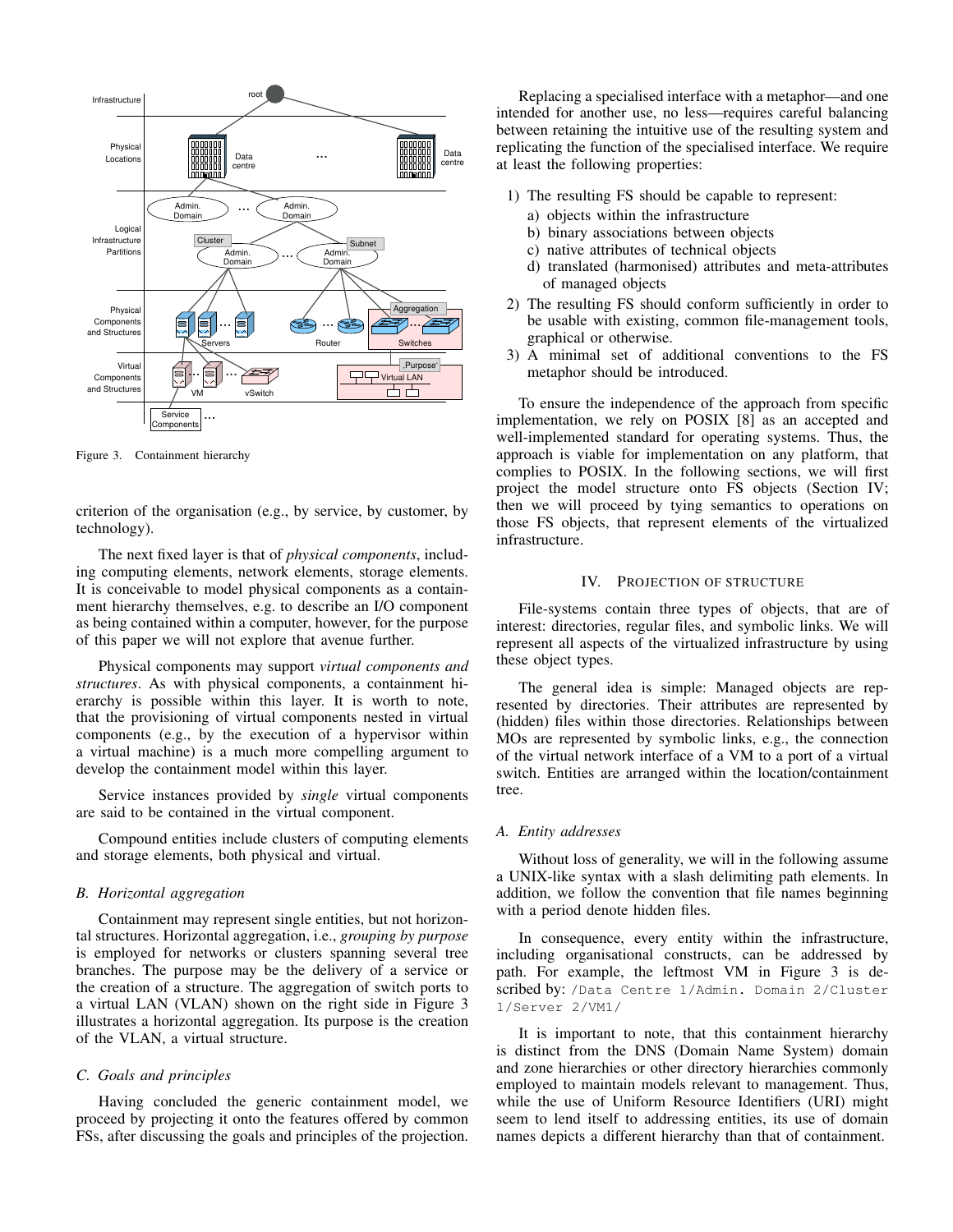| Prefix | Name                              | Semantics                                                           |
|--------|-----------------------------------|---------------------------------------------------------------------|
| ٠<br>- | period<br>underscore<br>plus sign | component attribute<br>special file (meta-data)<br>push-button file |
|        |                                   | <b>FILE PREFIXES</b><br>Table I.                                    |

## *B. Attributes*

An entity's attributes are represented as text files within the directory representing the entity itself. The file name is patterned after the attribute name, and the file contains the attribute's value as a text string. For example, the attribute of a Xen VM ("domain"), that describes the maximum memory for the domain in KiB will be stored in: /Data Centre 1/Admin. Domain 2/Cluster 1/Server 2/VM1/max\_memkb

Its content is a text string representing the value, that can thus be viewed with the basic tools provided by the OS.

We use prefix-based meta-typing of attributes to differentiate between those originating in the entity itself, those describing the entity from a management system perspective and other files within an entity's directory. Prefixes are proposed in Table I.

*1) Special attribute files:* The interaction with the FS requires contextual information. In particular, users need to be able to differentiate between the types of entities being represented by a directory, and to be able to determine the state of that entity, the technology that it uses and the source of its configuration. To accommodate this requirement, each directory representing an infrastructure entity contains special attribute files with reserved names, that contain meta-data. As with files representing an entity's attributes, these files contain the value of the meta-data attribute. For example,  $_t$  type is the type of the managed object represented by the directory. An alternative representation mechanism using the *extended attributes* supported by some FSs might seems attractive; we discuss it in Section VII-C.

*2) Meta-data:* Some information can be projected onto FS standard built-in features.

*a) Time stamps:* Three different time stamps are specified for POSIX FS objects: last access time, last modification time and last status change time. In a simplified view, the "access" means the file was read, "modification" means the file was written and "change" refers to changes to attributes such as ownership or access mode.

The time stamps can be leveraged to provide meta-data about the managed objects or attributes represented by directories and files in the same manner. In particular, the modification time of an attribute is the time when the attribute value was procured from the source.

*b) Ownership and access control:* File-system objects are owned by a user and a group. Both are identified by integer values for user-ID (UID) and group-ID (GID), respectively. The conversion to corresponding textual values (login name of a user, name of a group) is provided by the OS, which may employ different means to perform the mapping. The most common include reading from a file (/etc/passwd on UNIXlike systems) or retrieving the value from a directory service such as an LDAP directory service. Therefore, the management of users and groups are not an issue of the FS itself (which deals only with the numerical values). To control access to the objects within the FS, an implementation needs to introduce administrator identities (user-IDs) and roles (group-IDs) into whatever directory or other source is used on the machine where the FS is executed. Once implemented, this mechanism allows fairly fine-grained control of the objects represented in the FS. Alternatives and its scalability are discussed further in Section VII-C.

*3) Push-button files:* So-called *push-button files* offer the possibility to execute management operations on an MO by simply updating the modification time of the file. This can be realised for example with the POSIX command touch(1), which opens the file and sets the modification time to the current time. The content of a push-button file documents the effect of "pushing the button". For example, the file +shutdown within a directory representing a virtual machine can be modified in order to shutdown that virtual machine.

The use of push-button files is discussed in Section V-B. Although they introduced in this section (for closeness to other structural conventions), push-buttons are actuators, not attributes. However, their presence in an entity directory signifies the availability of the operations they represent.

## *C. Volatile and persistent data*

Dynamically created FS objects are *volatile*, as their lifetime is tied to the existence of some managed object. If that managed object is destroyed, the corresponding FS object is meaningless.

Other objects within the FS are persistent. These include manually created objects such as the directory tree describing the organisation's structure or documentation files added to directories corresponding to MOs. In this context, "persistent" means that the object persists across the termination of the FS program; in contrast, a volatile object will be destroyed when the FS is unmounted.

In summary, the FS contains a directory hierarchy, where each directory represents an organisational or technical element of the infrastructure. Sub-directories of a directory represent contained elements. All files within a directory represent attributes or meta-attributes of the element represented by the directory. The content of these files is the textual representation of the attribute's value. Any symbolic link to a directory or file represents an association between source and target of the link.

#### V. PROJECTION OF OPERATIONS

To allow effective management by means of manipulating FS objects, management operations must be mapped onto the set of operations supported by the FS. In the following, we will first assess the operations exposed by the FS, then discuss their mapping onto a set of desired management actions.

## *A. File-system operations*

We differentiate roughly between three classes of operations. The first two are read-only operations, where the content of the FS is queried and modifying operations, the execution of which modifies the FS. They correspond to monitoring and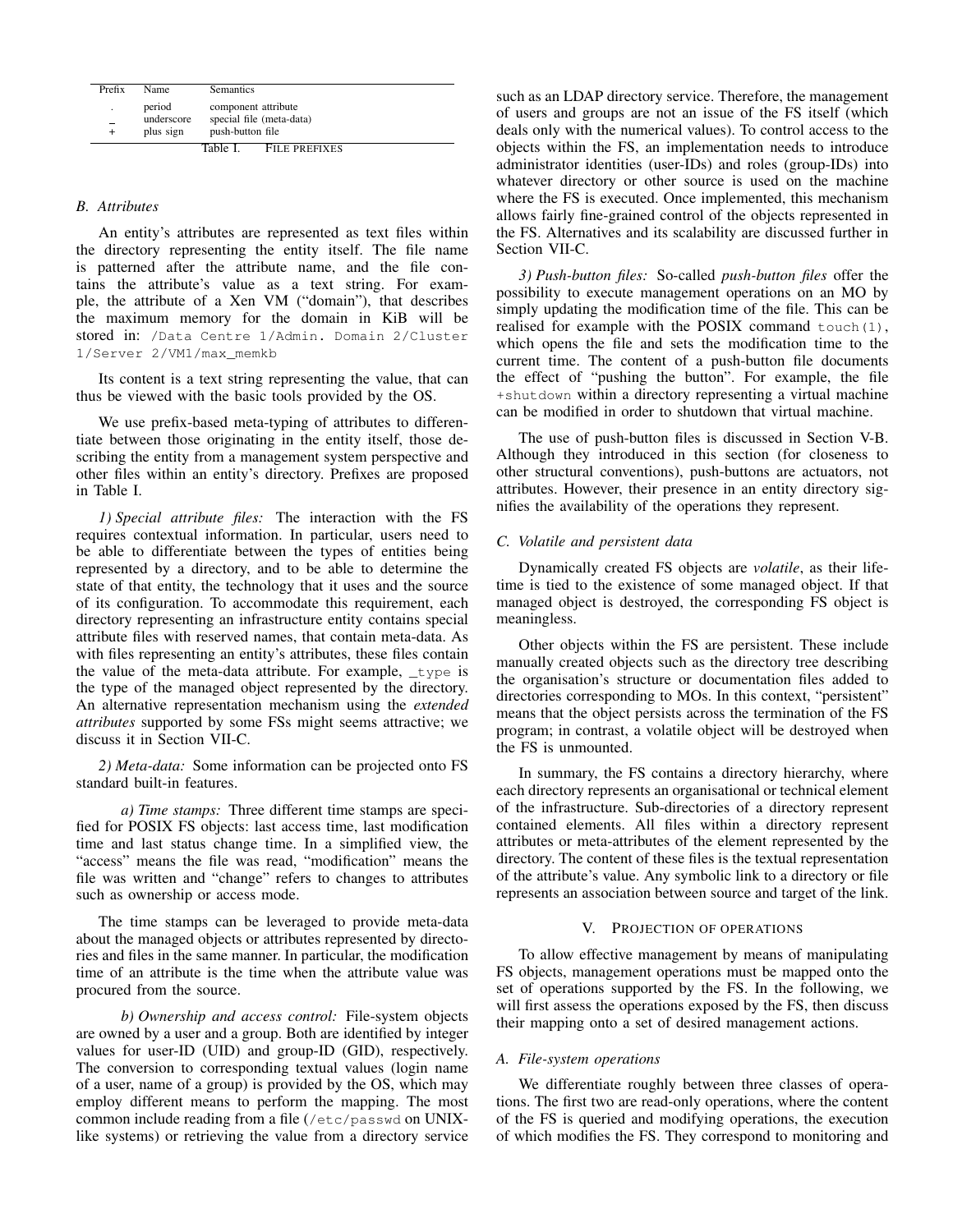| Class         | <b>Function</b>                               | Description (informal)                                                                                                                                               |
|---------------|-----------------------------------------------|----------------------------------------------------------------------------------------------------------------------------------------------------------------------|
| Read-<br>only | stat<br>access<br>readlink<br>read<br>readdir | read the attributes of a file<br>check active user's permissions for a file<br>read the target of a link<br>read from an open file<br>read the contents of directory |
|               | mount<br>umount<br>creat<br>link<br>mkfifo    | mount a FS<br>unmount a FS<br>create a file and open it<br>create a (hard) link<br>create a uni-directional pipe                                                     |
| Modi-         | unlink                                        | remove a file name, decrease link count                                                                                                                              |
| fying         | symlink                                       | create a symbolic link                                                                                                                                               |
|               | mknod                                         | create a device file, pipe, or socket                                                                                                                                |
|               | mkdir                                         | create a directory                                                                                                                                                   |
|               | rmdir                                         | delete an empty directory                                                                                                                                            |
|               | rename                                        | rename an FS object                                                                                                                                                  |
|               | chmod                                         | change access mode                                                                                                                                                   |
|               | chown                                         | change ownership and group ownership                                                                                                                                 |
|               | utime                                         | change time stamps                                                                                                                                                   |
|               | write                                         | write to an open file                                                                                                                                                |
| Auxili-       | open                                          | open a file                                                                                                                                                          |
| ary           | release                                       | close a file                                                                                                                                                         |
|               | fsync                                         | synchronise memory contents with storage<br>contents                                                                                                                 |

Table II. FILE-SYSTEM OPERATIONS (READ-ONLY, MODIFYING, AUXILIARY)

control operations, in management terms. The third class of auxiliary operations includes opening/closing files. Table II summarises the relevant selection of POSIX FS operations according to this classification.

*Read-only* operations include reading the contents of a directory (listing the files and directories contained within it), reading the contents of a file, reading the target of a symbolic link, reading the attributes (ownership, time-stamps, access mode) of an FS object and reading the state of the FS itself.

*Modifying operations* include the creation of FS objects, the modification of their attributes, renaming and moving FS objects, changing the target of links and modifying the content of files.

*Auxiliary operations* bound the modification phase of an FS object. Thus, they signal the beginning and the end of a process that modifies the content or the attributes of an object.

#### *B. Management operations*

In this section, we discuss the realisation of management actions by means of the FS operations. The set of projected operations is not comprehensive: it is intended as a subset of possible actions for examination and discussion.

Operations on the FS can be viewed as management actions where the operation type corresponds to the method identity (the "function name") and the FS objects acted upon represent its parameters. The limitations of this model and the possibly constraints on the breadth of the management operation repertoire is discussed further in Section VII-B.

When the user (administrator) executes an operation on a part of the FS, that represents an infrastructure element or subtree, their operation is intercepted and triggers the execution of a management operation. The original operation on the FS succeeds if and only if the management operation succeeds.

We will constrain ourselves in the following to basic management operations from common management categories; their re-combination is up to the FS user. We also discuss the FS operations that are intercepted (hooks), in order to execute the management tasks they trigger.

#### *1) Monitoring infrastructure state:*

*a) Navigating:* The FS can be navigated with common tools in order to view its structure. No interception is necessary.

*b) Reading attribute values:* Dynamically changing attributes are re-read on-demand, when the user attempts to read the attribute value. Thus, the read() function is intercepted.

#### *2) Configuration management:*

*a) Changing attribute values:* Configuring an attribute is done by writing the desired value into the file that represents it. The intent of changing the attribute value is bound to the release() function (that closes the file). If the value in the file is valid and differs from that before all write() operations since the file was opened, the attribute is reconfigured. Internally, the open() function is intercepted in order to cache the old value of the attribute for comparison.

An attempt to open an immutable attribute for writing (such as the amount of RAM of a physical machine) fails. If the new attribute value is deemed to be invalid, or if its effective reconfiguration in the infrastructure fails, the value is read again from the infrastructure element it pertains to, and an error is logged.

*b) Creating associations:* A directed association between to elements is instantiated by creating a symbolic link from the directory of one of the elements to that of the other.

A prominent example is the link between a network interface of a virtual machine to a virtual switch. This case is realised by creating a symbolic link within the directory representing the virtual switch, pointing to the directory representing the virtual machine and being named after the interface of the virtual machine. Note that this manner of representing a binding between a network interface and a switch is a convention. It is conceivable to create a file within the VM's directory to point to, or even have the symbolic link point the other way, i.e. from such a file to the virtual switch.

For the creation of associations, the symlink() function is intercepted.

*c) Destroying associations:* For the destruction of associations, the symbolic link representing them is removed with the function unlink(). The function will fail if the operation is not permitted. This can be the case if the user has insufficient privileges (i.e., due to FS semantics) or if the association may not be removed due to management policy, or if the association is immutable (e.g., a physical link).

*d) Changing an association:* Changing an association can either reduced to destroying the old association and creating a new one, or it can be atomic. When the association link is simply modified, the function rename can be intercepted, and the change is atomic. Such an operation can either succeed or fail. The deletion of the link and subsequent creation of a new one cannot be intercepted, as there is no state in which the management intent is clear. The deletion and the creation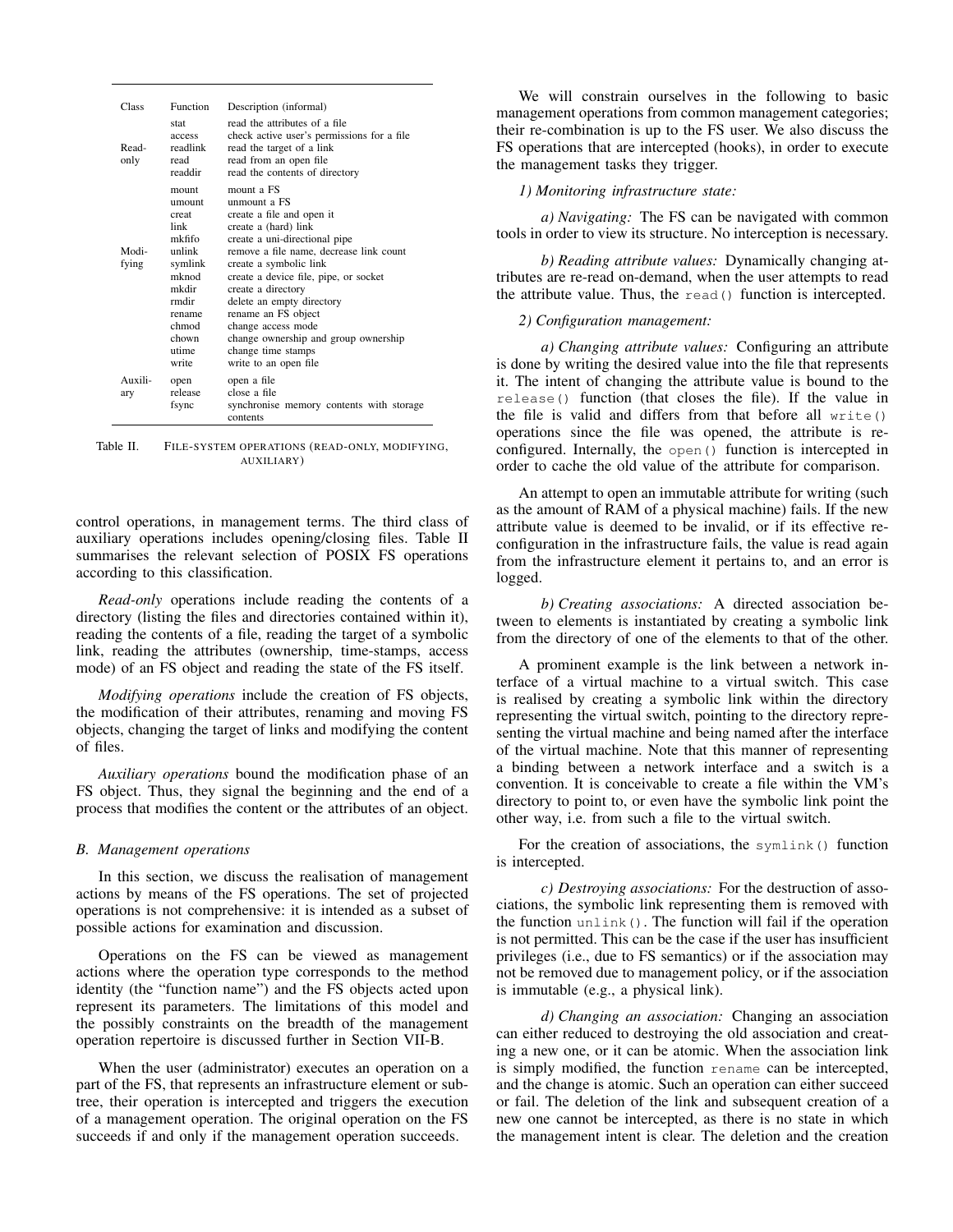operations (i.e., calls to unlink() and symlink() can fail independently.

## *3) Access control:*

*a) Testing access control:* The access control attributes of an FS object are not modified dynamically. Therefore, they can be tested (with the access() function, internally) as usual.

*b) Changing ownership:* User and group ownerships are changed as usual, with the chown() function. This function need not be intercepted, but it may be if a record of changes to privileges is desired, or if it is desired to enforce a management policy.

*c) Changing access mode:* Access mode bits may also be set as usual with the function chmod. The same rational as with changing of ownership applies.

*4) Life-cycle:* Life-cycle management operations include the creation and destruction of virtual components, as well as suspend/resume operations for most infrastructure components.

*a) Initialisation:* The FS is initialised with preconfigured administrative domains and the physical components assigned to them. Virtual components are queried dynamically. This initialisation can be realised by means of configuration files or by evaluating persistent state information from preceding executions of the FS. See Section VI-A2 for a description of how this is realised in the prototype presented in this text.

*b) Activating and deactivating components:* Virtual components can be configured but inactive. For example, an administrator might have prepared images and configuration files for the creation of a VM, but the VM is presently not running.

*c) Adopting sub-trees for management:* Introducing previously unknown components into the managed set requires the creation of a directory containing a  $_{\text{type}}$  file, that contains the correct type. The name of the component should reference it in its container. The component will be adopted into the tree when a special file with the name \_managed is created in its directory, if the component's location and type are valid.

For example, adding a previously unknown VM host machine into a cluster would require the following three steps:

- 1) Create a directory with the DNS name of the machine within the directory representing the cluster.
- 2) Within the VM host's directory, create a file named  $_t$ containing the type vmhost.
- 3) Within the VM host's directory, create a file named \_managed.

The creation of the special file will be intercepted and the sub-tree representing the machine (attributes, other special files, pushbutton files) will be instantiated. In addition, as the machine in our example is a VM host, directories will be created and populated for every virtual component (VMs, virtual switches, etc.) hosted on the machine in question.



Figure 4. Architecture overview

*d) Releasing sub-trees from management:* Releasing a sub-tree from management can be performed by deleting the special file \_managed from the top directory of the tree. Releasing the components within the sub-tree from management does not imply that they are shut down or destroyed. They simply cease to appear in the FS.

*e) Creating virtual components:* Creating components is a complex matter, due to the need for additional conventions: while components can be created from templates, the parametrisation of the templates and the actuation of the virtualization facility to create a component require recognisable structures that must be agreed upon instead of being intuitive to FS users. Further investigation is necessary to determine the minimum of conventions necessary for the extension of this part of the FS metaphor.

*f) Destroying, suspending and resuming:* Components, that support suspend and resume operations offer corresponding push-button files (see Section IV-B3 called +suspend and +resume within the directories, that represent them. The dynamic attributes of the component are removed while it is suspended and re-created when it is resumed. Creating files with the names of those attributes in the mean time will fail.

Destroying components implies the destruction of all contained components. The consistent manner of supporting this operation would be to employ push-button-files, as with suspend/resume. In order to prevent accidental destruction, we require in addition, that the keyword *destroy* be written into the push-button file.

*g) Migration:* VM migration is represented by the movement of the directory tree representing the VM from the containing directory representing its host to a directory representing the target host of the migration. This operation corresponds to the POSIX rename() system function.

## VI. ARCHITECTURE

The realisation of the projection can be accomplished in an architecture as the one depicted in Figure 4. The FS itself exposes the POSIX standard interface that can be accessed by clients. Calls to this interface may trigger hooks to management procedures, that (via an adaptation layer) perform the salient management operations on the managed infrastructure. The FS organises the state of the represented managed objects. The quality and timeliness of this state is a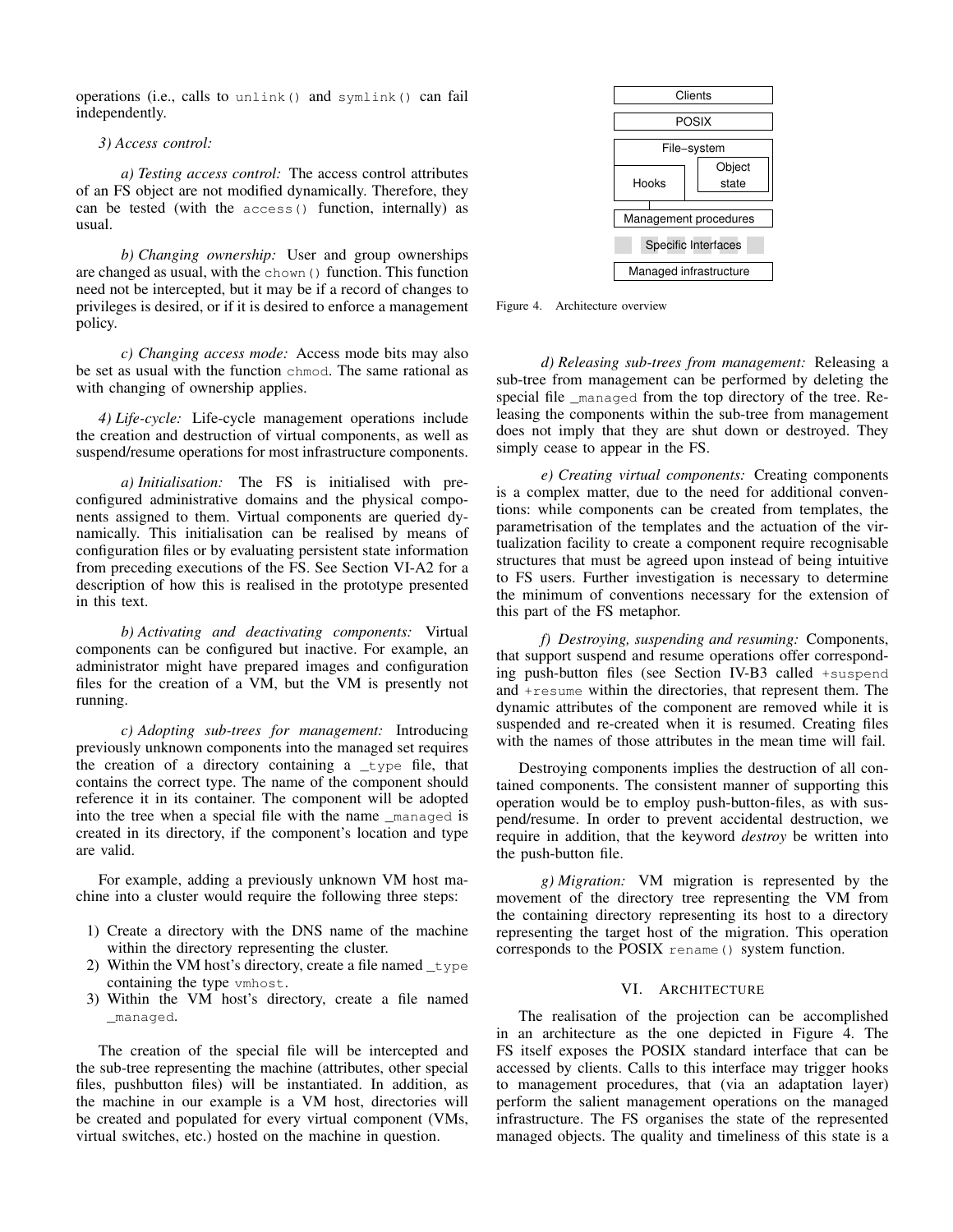matter of implementation: infrastructure state can be queried constantly or on demand, when an FS object is accessed.

# *A. Prototype*

A FS called *VIFS* (Virtualized Infrastructure File-System) as described in the previous sections has been implemented by the author as a FUSE (Filesystem in USErspace) application. This prototype has bindings to the Xen hypervisor with the xenlight (xl) tools-stack and to the Open Virtual Switch (OVS). Bindings to other virtualization technology can be added easily by extending only the management hooks of the FS, without interfering with the actual FS code. A synopsis of features and functions can be found in [9]. In the following, we discuss selected implementation-specific topics with regard to this FS.

*1) Notifications with management semantics:* Notifications presented to the user as a consequence of manipulating the FS are in terms employed for FSs. This behaviour is intrinsic to the approach. It implies, that the management semantics of the notification must be interpreted by the user. However, the constrained set of notifications specified for POSIX operations is not sufficient to unambiguously interpret the meaning of the notification in management terms.

For example, if a user attempts to migrate a VM between two hosts (by moving one directory to another) and the operation fails, the FS will issue the error code EFAULT, which is specified to mean, that either the old location path or the new location path point outside the "accessible address space". This error code was chosen to avoid misinterpretation by client programs, but it gives no hint as to the reason of the failure in management terms, which would indicate the reason for the failure of the migration operation: the failed operation may have been an attempt to migrate a physical host or another meaningless operation in management terms. In addition, that error code may not even be presented to the user: the manual page of the common GNU implementation of the mv (1) command merely differentiates between zero and non-zero return codes; graphical clients typically present their own interpretation of the error in a dialogue window.

To address this problem, the prototype provides a special file within the FS that delivers textual status and error messages with management semantics. In this manner, the notifications are made available to the user even when the FS is used remotely, over a protocol such as NFS or CIFS/SMB (Network File System, Common Internet File System; specified in [10], [11], [12]).

*2) Persistence:* The non-volatile portions of the FS are written to a file when the FS is unmounted. They are read and interpreted when the FS is re-mounted. The differentiation between volatile and persistent files is made internally. All dynamically created attributes originating from queries to a component are deemed to be volatile. In addition, all virtual components are deemed to be volatile. Organisational structure and physical components are persistent.

## VII. DISCUSSION

The projection of structure and state (Section IV and V-B) suggests that a large number of management-relevant information items and operations can be mapped in a fairly intuitive



Figure 5. Trade-off between specialised and intuitive use

manner to FS objects and operations. In this section we discuss possible extensions, after outlining the limitations inherent to the "abuse" of file-system semantics for management purposes.

#### *A. Double-edged conventions*

Concepts and tools become specialised in order to more precisely suit a particular intent. In particular, the concept of a file-system has been devised for the organisation of data in files, and management systems have been devised for controlling a specific type of objects. If one is used for the purposes of the other, it is natural that a subset of features will not constitue an exact fit and require *conventions of use* to be introduced in order to replicate the feature set of the projected concept. For example, we have introduced name prefixes to distinguish file with special meaning: some lifecycle operations on managed objects have been realised as push-button files (see Section V), others represent attributes or meta-attributes. While similar conventions exist in normal use of FS (e.g. the use of name extensions to signal data format), but they are different from those introduced in this work.

All conventions must be conveyed to users before they are effective. Thus, at the same time the FS abstraction offers a beneficially familiar interface and poses the challenge of how to project specific management artefacts onto it: any additional convention constitutes a specialisation and requires effort. The trade-off is between intuitive use on one hand and powerful operations on the other, as illustrated in Figure 5. In essence, this is a challenge of human-computer-interface (HCI) design which may require the examination of convention candidates based on users' response to them; such an examination goes beyond the scope of this paper.

#### *B. Operations*

We have discussed how operations on FS objects are projected onto management operations in Section V-B. Although this projection is straight-forward on the surface, changing the purpose of the interface exposed towards clients raises the possibility that they may use it in a different manner than anticipated.

*1) Unanticipated client behaviour:* One such possibility is the use of an unanticipated sequence of operations, that would lead to the same (anticipated) result when operating on files, but would fail to trigger the corresponding management operations. For example, it is conceivable, that a rename operation be performed by copying every relevant file to the new location before deleting the original structure. A mapping expecting to detect a rename(2) function call would instead observe a sequence of open(2), read(2), close(2) and unlink(2). Hitherto, I have not observed such behaviour in the FS clients on GNU/Linux, including Nautilus, the Rox filer,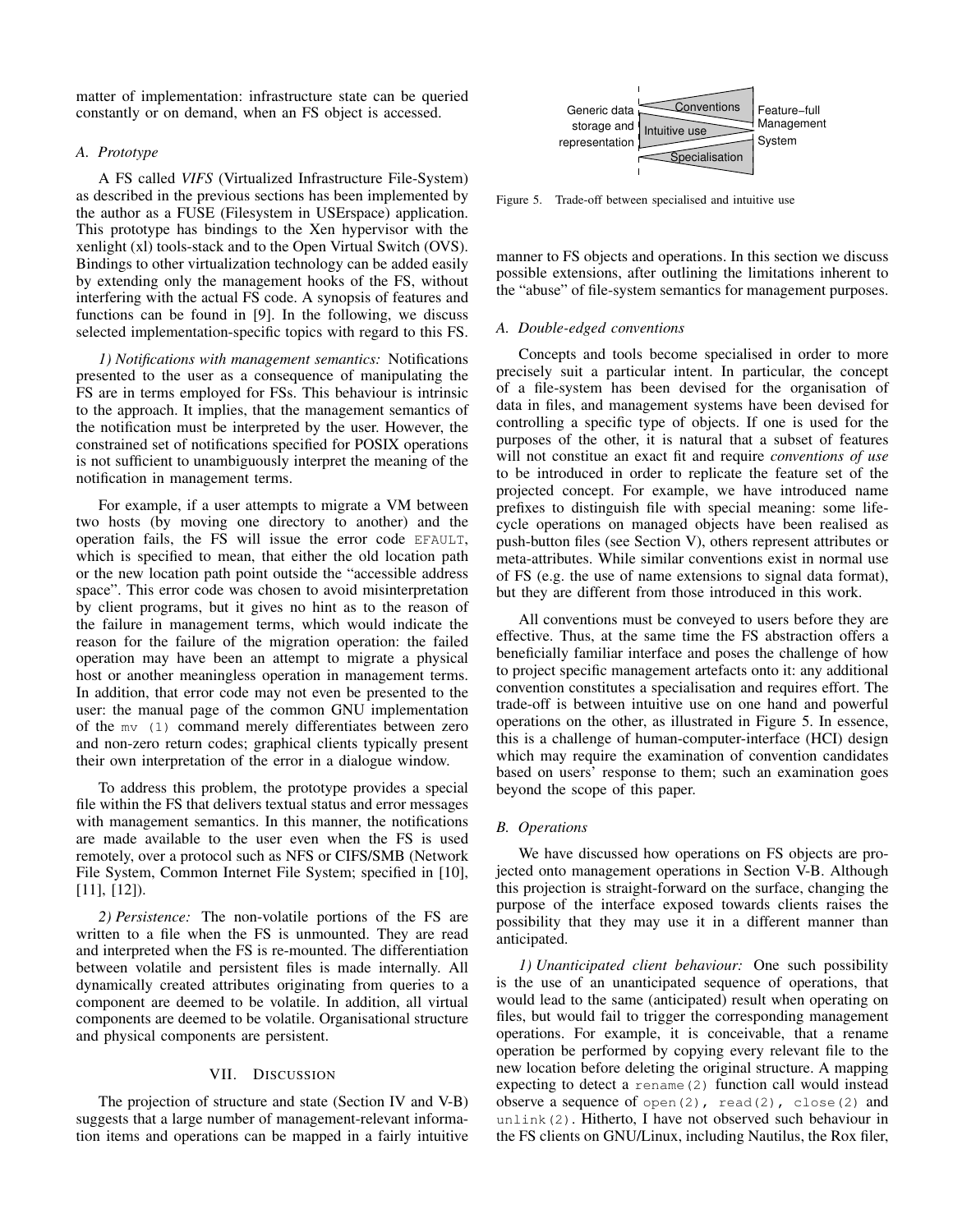GNU Bash, the standard file-utilities (cat,  $mv$ ,  $\ln$ , ...); they behave as expected, though this does not eliminate the issue in principle.

*2) Group operations:* A more acute issue involves *group operations*, i.e. operations on groups of managed objects. While they can exploit the support for regular expressions, that is widely implemented for files-system tasks, the knowledge about the set of objects being manipulated is retained by the FS tool, that performs the operation. To use the example above, moving a set of directories representing VMs might be actuated by a drag-and-drop gesture in a graphical file-manager, that will generate a sequence of rename (2) operations to the FS. Thus, instead of the single operation on a group of objects, as the gesture might lead an operator to believe, the FS will observe a sequence of single operations, instead. This behaviour obviates the opportunity to optimize the resulting set of migration operations performed on the VMs. Furthermore, moving the same set of "VM directories" to a directory representing a cluster would ideally trigger a placement algorithm to distribute the VMs on the target cluster. An approach to counter this issue is the *trap-correlate-execute* scheme: the FS might "pretend" to perform the first rename call by returning a success value and wait for a short time for the next function call that might form a group operation together with the first one. When a time-out is experienced, the list of operations accumulated until then is executed as a whole, enabling the introduction of optimization. This, approach, however, introduces other issues, such as concurrent access to the FS from different clients performing unrelated (group) operations, the possibility of failure of the operation on one of the objects (which had been returned as successful) and the choice of timeout parameter for differently loaded FSs. Some management group operations might require *transaction semantics*, and it is difficult to ascertain that a group of operations correlated into a single operation contains all members.

## *C. Expressive power*

The meta-data items of FS objects were intended to describe simple files, directories and links — not to serve as a replacement for the more elaborate management information one would wish for to describe managed objects.

An administrator may be assigned multiple roles, which is reflected by users being members in multiple groups. *Access control* with the basic POSIX attributes alone can be cumbersome when many roles are employed, as FS objects can only pertain to a single group-ID. Access control lists (ACL) constitute a more powerful alternative to this traditional access control mechanism. Unfortunately, they are by far not as well standardised across platforms, even when they are available. Thus, while it might be possible to employ the ACLs specified in POSIX, their use may undermine the applicability of many standard file manipulation programs. Therefore, we prefer the more common, albeit simpler mechanism.

*1) Time:* Time attributes cover only the most basic temporal aspects of FS objects: access and modification times for the object itself and the change time of its meta-data. In contrast, effective management of IT components may require to track, for example, transitions between states and life-cycle phases. Accounting management may require to record access times and durations, service management processes might require information on incidents and time-to-repair. Due to the plethora of conceivable requirements on the time-related attributes of a managed object, it is perhaps cautious not to attempt a projection of some of these information items onto the core elements of the FS but instead favour the mechanism provided by "special files" as described in Section IV-B1.

*2) Extended attributes:* Modern FS support so-called "extended attributes" that enable the association of name-value pairs with any FS object. Extended attributes could be employed instead of files to store the values of the attributes of entities within the infrastructure. While this possibility is tempting, it appears that popular remote FS protocol implementations do not have practical support for extended attributes. In addition, it would require tools (e.g., file-manager applications) with good support for extended attributes. In the future, when extended attributes are more widely supported and entrenched, their use would facilitate a more elegant information model.

*3) Management data sources:* Component internals may be exposed as FS objects as well. Infrastructure components commonly offer consoles and logfiles, that can be mapped onto character device files or specially named logfiles, respectively, in order to integrate in-component data sources into the management FS.

#### VIII. CONCLUSION

We have introduced a mapping of virtualized infrastructure state and operations onto FS state and functions. The purpose is to explore the use of a familiar interface and tools familiar to any user in a context dominated by specialised management software. The research prototype constructed as a proof-ofconcept shows as expected, that the basic operations can be mapped successfully for one of the major virtualization platforms.

However, experimentation also reveals a few intrinsic shortcomings of the use of the POSIX interface as a front for management operations. Experimentation in the domain of group operations and transactions could show if there is a chance to detect and group operations speculatively.

Finally, although the FS metaphor is well-known, its use for active management merits examination in usability testing: it remains to see if what has become intuitive for files remains just as intuitive for managed objects and their attributes.

## **REFERENCES**

- [1] H.-G. Hegering, S. Abeck, and B. Neumair, *Integrated Management of Networked Systems – Concepts, Architectures and their Operational Application*. Morgan Kaufmann Publishers, ISBN 1-55860-571-1, 1999.
- [2] V. Danciu, N. gentschen Felde, M. Kasch, and M. Metzker, "Bottom– up harmonisation of management attributes describing hypervisors and virtual machines," in *Proc. 5th Int. DMTF Wsh. Systems and Virtualization Management: Standards and the Cloud (SVM 2011)*, Distributed Management Task Force (DMTF). IEEE Xplore, 2011.
- [3] M. Guhe, A. Smaill, and A. Pease, "A formal cognitive model of mathematical metaphors," in *Proceedings of KI 2009*, ser. LNAI, B. Mertsching, M. Hund, , and Z. Aziz, Eds. Springer Verlag, 2009.